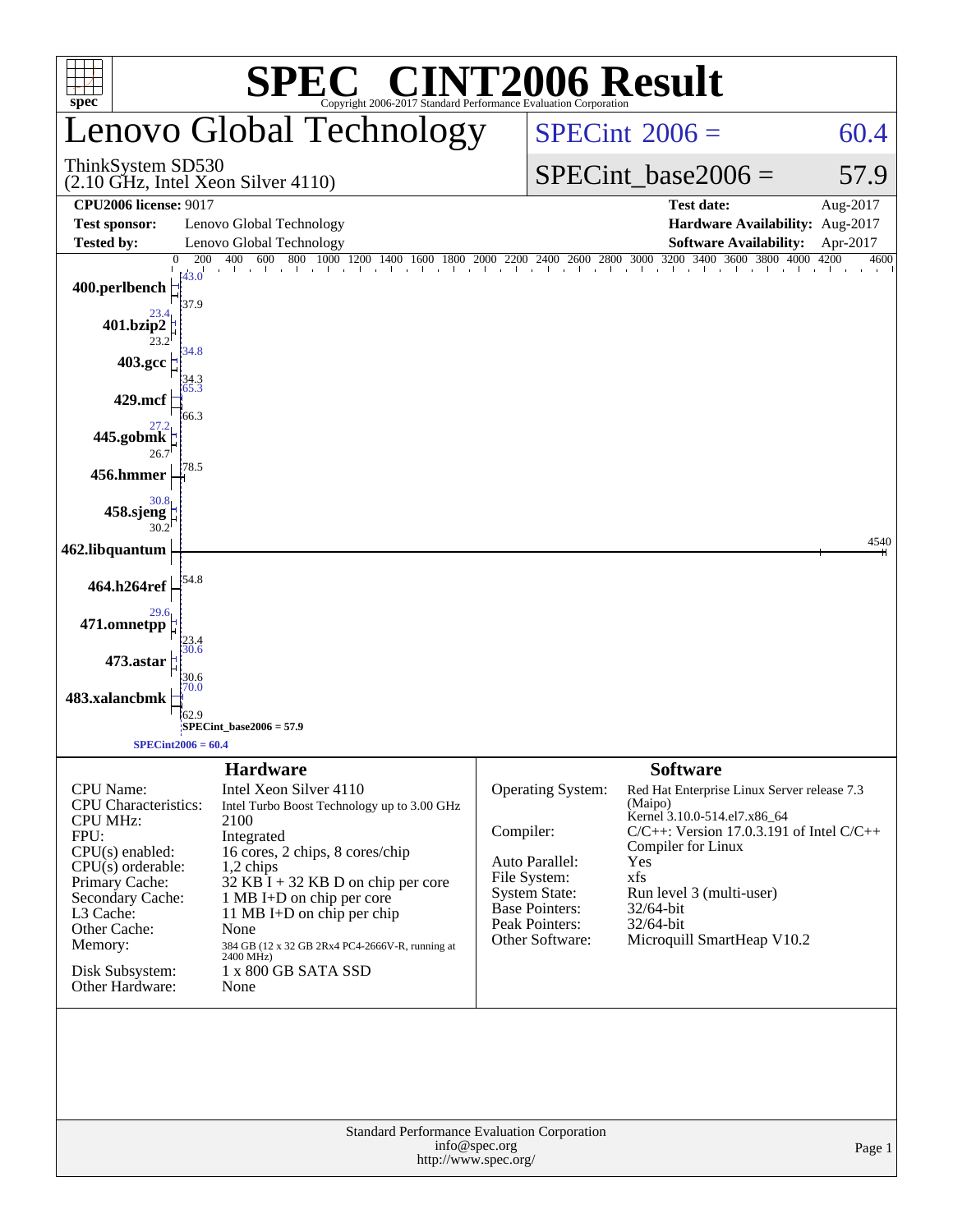

### enovo Global Technology

#### ThinkSystem SD530

(2.10 GHz, Intel Xeon Silver 4110)

 $SPECint2006 = 60.4$  $SPECint2006 = 60.4$ 

#### SPECint base2006 =  $57.9$

**[Test sponsor:](http://www.spec.org/auto/cpu2006/Docs/result-fields.html#Testsponsor)** Lenovo Global Technology **[Hardware Availability:](http://www.spec.org/auto/cpu2006/Docs/result-fields.html#HardwareAvailability)** Aug-2017

**[CPU2006 license:](http://www.spec.org/auto/cpu2006/Docs/result-fields.html#CPU2006license)** 9017 **[Test date:](http://www.spec.org/auto/cpu2006/Docs/result-fields.html#Testdate)** Aug-2017 **[Tested by:](http://www.spec.org/auto/cpu2006/Docs/result-fields.html#Testedby)** Lenovo Global Technology **[Software Availability:](http://www.spec.org/auto/cpu2006/Docs/result-fields.html#SoftwareAvailability)** Apr-2017

#### **[Results Table](http://www.spec.org/auto/cpu2006/Docs/result-fields.html#ResultsTable)**

|                                                                                                          | <b>Base</b>    |              |                |              | <b>Peak</b>    |       |                |              |                |              |                |              |
|----------------------------------------------------------------------------------------------------------|----------------|--------------|----------------|--------------|----------------|-------|----------------|--------------|----------------|--------------|----------------|--------------|
| <b>Benchmark</b>                                                                                         | <b>Seconds</b> | <b>Ratio</b> | <b>Seconds</b> | <b>Ratio</b> | <b>Seconds</b> | Ratio | <b>Seconds</b> | <b>Ratio</b> | <b>Seconds</b> | <b>Ratio</b> | <b>Seconds</b> | <b>Ratio</b> |
| 400.perlbench                                                                                            | 258            | 37.9         | 258            | 37.9         | 259            | 37.7  | 227            | 43.0         | 227            | 43.0         | 228            | 42.8         |
| $401$ .bzip2                                                                                             | 416            | 23.2         | 416            | 23.2         | 416            | 23.2  | 412            | 23.4         | 412            | 23.4         | 412            | 23.4         |
| $403.\mathrm{gcc}$                                                                                       | 234            | 34.4         | 235            | 34.3         | 235            | 34.2  | 231            | 34.8         | 231            | 34.8         | 232            | 34.7         |
| $429$ mcf                                                                                                | 138            | 66.3         | 138            | 66.3         | 138            | 66.1  | <b>140</b>     | 65.3         | 141            | 64.5         | 137            | 66.4         |
| $445$ .gobmk                                                                                             | <u>393</u>     | 26.7         | 393            | 26.7         | 394            | 26.6  | 385            | 27.2         | 385            | 27.2         | 385            | 27.2         |
| $456.$ hmmer                                                                                             | 119            | 78.5         | 119            | 78.6         | 119            | 78.5  | 119            | 78.5         | 119            | 78.6         | 119            | 78.5         |
| $458$ .sjeng                                                                                             | 401            | 30.1         | 401            | 30.2         | 401            | 30.2  | 393            | 30.8         | 393            | 30.8         | 393            | 30.8         |
| 462.libquantum                                                                                           | 5.01           | 4130         | 4.55           | 4550         | 4.57           | 4540  | 5.01           | 4130         | 4.55           | 4550         | 4.57           | 4540         |
| 464.h264ref                                                                                              | 404            | 54.8         | 404            | 54.8         | 404            | 54.8  | 404            | 54.8         | 404            | 54.8         | 404            | 54.8         |
| 471.omnetpp                                                                                              | 267            | 23.4         | 267            | 23.4         | 268            | 23.3  | 212            | 29.5         | 211            | 29.6         | 210            | 29.8         |
| 473.astar                                                                                                | 229            | 30.6         | 229            | 30.6         | 230            | 30.5  | 230            | 30.5         | 229            | 30.6         | 230            | 30.6         |
| 483.xalancbmk                                                                                            | 110            | 63.0         | 110            | 62.9         | 110            | 62.9  | 98.6           | 69.9         | 98.6           | 70.0         | 98.6           | 70.0         |
| Results appear in the order in which they were run. Bold underlined text indicates a median measurement. |                |              |                |              |                |       |                |              |                |              |                |              |

#### **[Submit Notes](http://www.spec.org/auto/cpu2006/Docs/result-fields.html#SubmitNotes)**

The config file option 'submit' was used.

#### **[Operating System Notes](http://www.spec.org/auto/cpu2006/Docs/result-fields.html#OperatingSystemNotes)**

Stack size set to unlimited using "ulimit -s unlimited"

#### **[Platform Notes](http://www.spec.org/auto/cpu2006/Docs/result-fields.html#PlatformNotes)**

BIOS Configuration: Choose Operating Mode set to Maximum Performance LLC dead line alloc set to Disable Hyper-Threading set to Disable Sysinfo program /home/cpu2006-1.2-ic17.0u3/config/sysinfo.rev6993 Revision 6993 of 2015-11-06 (b5e8d4b4eb51ed28d7f98696cbe290c1) running on Stark-node-02 Tue Aug 15 00:39:23 2017

 This section contains SUT (System Under Test) info as seen by some common utilities. To remove or add to this section, see: <http://www.spec.org/cpu2006/Docs/config.html#sysinfo>

 From /proc/cpuinfo model name : Intel(R) Xeon(R) Silver 4110 CPU @ 2.10GHz 2 "physical id"s (chips) 16 "processors" cores, siblings (Caution: counting these is hw and system dependent. The following excerpts from /proc/cpuinfo might not be reliable. Use with caution.)

Continued on next page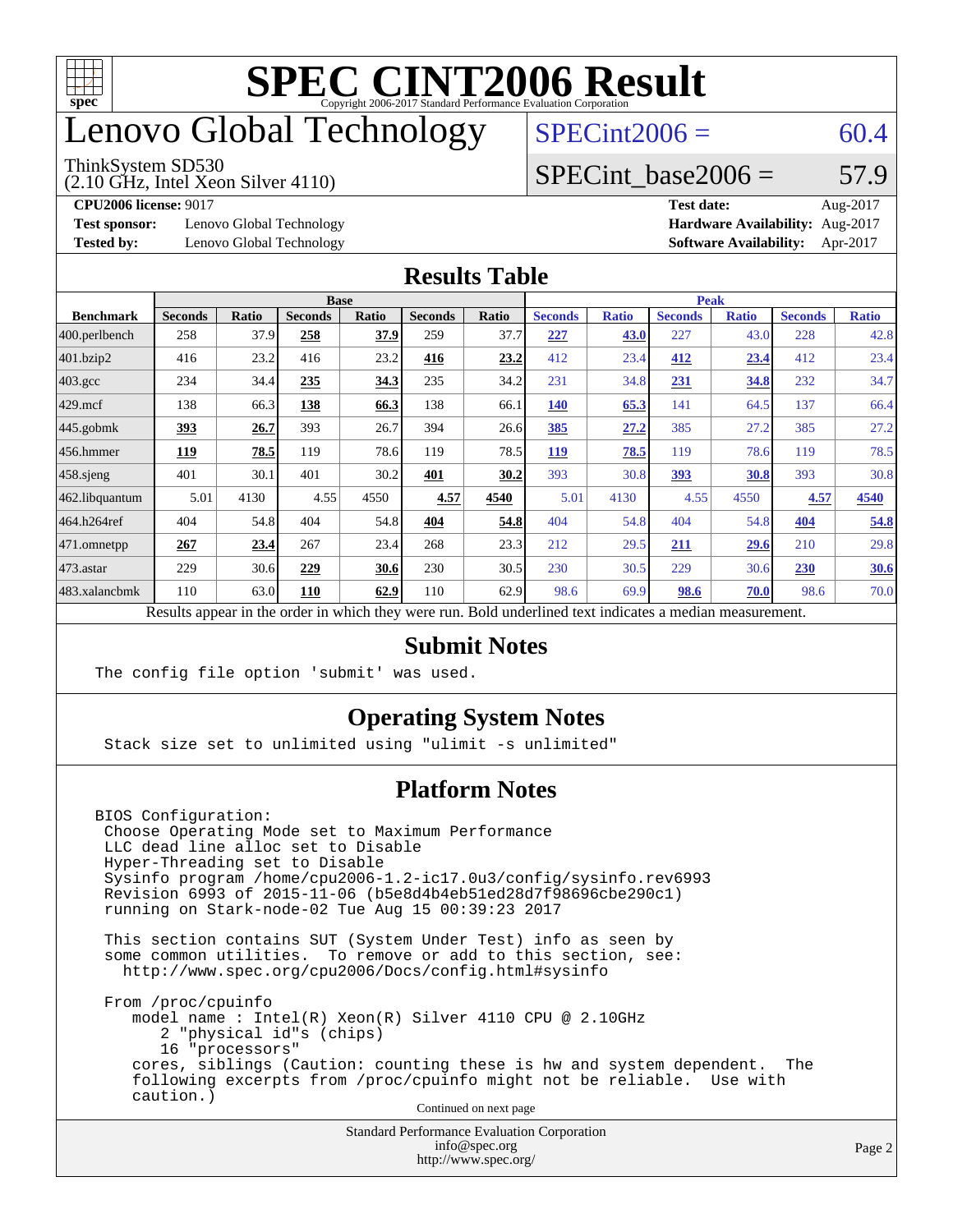

# Lenovo Global Technology

ThinkSystem SD530

 $SPECint2006 = 60.4$  $SPECint2006 = 60.4$ 

(2.10 GHz, Intel Xeon Silver 4110)

 $SPECTnt\_base2006 = 57.9$ 

**[Test sponsor:](http://www.spec.org/auto/cpu2006/Docs/result-fields.html#Testsponsor)** Lenovo Global Technology **[Hardware Availability:](http://www.spec.org/auto/cpu2006/Docs/result-fields.html#HardwareAvailability)** Aug-2017 **[Tested by:](http://www.spec.org/auto/cpu2006/Docs/result-fields.html#Testedby)** Lenovo Global Technology **[Software Availability:](http://www.spec.org/auto/cpu2006/Docs/result-fields.html#SoftwareAvailability)** Apr-2017

**[CPU2006 license:](http://www.spec.org/auto/cpu2006/Docs/result-fields.html#CPU2006license)** 9017 **[Test date:](http://www.spec.org/auto/cpu2006/Docs/result-fields.html#Testdate)** Aug-2017

#### **[Platform Notes \(Continued\)](http://www.spec.org/auto/cpu2006/Docs/result-fields.html#PlatformNotes)**

| (End of data from sysinfo program)                                                                                                                                                                                                                                                                                                                                                                                                                                                                                                       |  |
|------------------------------------------------------------------------------------------------------------------------------------------------------------------------------------------------------------------------------------------------------------------------------------------------------------------------------------------------------------------------------------------------------------------------------------------------------------------------------------------------------------------------------------------|--|
| BIOS Lenovo - [TEE113D-1.00]- 05/19/2017<br>Memory:<br>4x NO DIMM NO DIMM<br>12x Samsung M393A4K40BB2-CTD 32 GB 2 rank 2666 MHz, configured at 2400 MHz                                                                                                                                                                                                                                                                                                                                                                                  |  |
| Warning: Use caution when you interpret this section. The 'dmidecode' program<br>reads system data which is "intended to allow hardware to be accurately<br>determined", but the intent may not be met, as there are frequent changes to<br>hardware, firmware, and the "DMTF SMBIOS" standard.                                                                                                                                                                                                                                          |  |
| SPEC is set to: /home/cpu2006-1.2-ic17.0u3<br>Type Size Used Avail Use% Mounted on<br>Filesystem<br>/dev/sda4<br>xfs<br>688G<br>27G 662G<br>4% /home<br>Additional information from dmidecode:                                                                                                                                                                                                                                                                                                                                           |  |
| run-level 3 Aug 15 00:33                                                                                                                                                                                                                                                                                                                                                                                                                                                                                                                 |  |
| uname $-a$ :<br>Linux Stark-node-02 3.10.0-514.el7.x86_64 #1 SMP Wed Oct 19 11:24:13 EDT 2016<br>x86_64 x86_64 x86_64 GNU/Linux                                                                                                                                                                                                                                                                                                                                                                                                          |  |
| From /etc/*release* /etc/*version*<br>os-release:<br>NAME="Red Hat Enterprise Linux Server"<br>VERSION="7.3 (Maipo)"<br>ID="rhel"<br>ID_LIKE="fedora"<br>VERSION_ID="7.3"<br>PRETTY_NAME="Red Hat Enterprise Linux Server 7.3 (Maipo)"<br>ANSI COLOR="0;31"<br>CPE_NAME="cpe:/o:redhat:enterprise_linux:7.3:GA:server"<br>redhat-release: Red Hat Enterprise Linux Server release 7.3 (Maipo)<br>system-release: Red Hat Enterprise Linux Server release 7.3 (Maipo)<br>system-release-cpe: cpe:/o:redhat:enterprise_linux:7.3:ga:server |  |
| From /proc/meminfo<br>MemTotal:<br>395751076 kB<br>HugePages_Total:<br>0<br>Hugepagesize: 2048 kB                                                                                                                                                                                                                                                                                                                                                                                                                                        |  |
| cpu cores $: 8$<br>siblings : 8<br>physical 0: cores 0 1 2 3 4 5 6 7<br>physical 1: cores 0 1 2 3 4 5 6 7<br>cache size : 11264 KB                                                                                                                                                                                                                                                                                                                                                                                                       |  |

<http://www.spec.org/>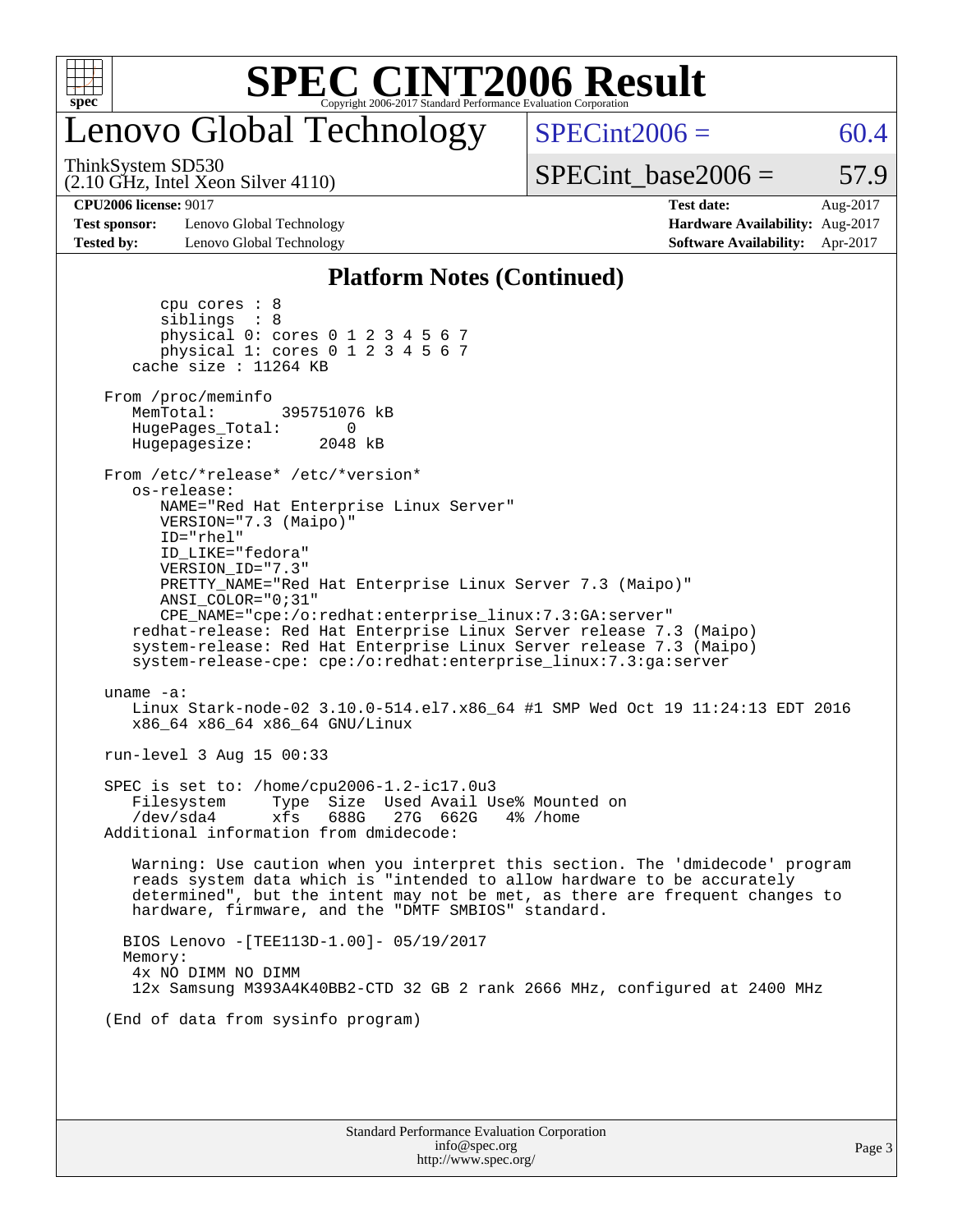

# enovo Global Technology

ThinkSystem SD530

 $SPECint2006 = 60.4$  $SPECint2006 = 60.4$ 

(2.10 GHz, Intel Xeon Silver 4110)

SPECint base2006 =  $57.9$ 

**[Test sponsor:](http://www.spec.org/auto/cpu2006/Docs/result-fields.html#Testsponsor)** Lenovo Global Technology **[Hardware Availability:](http://www.spec.org/auto/cpu2006/Docs/result-fields.html#HardwareAvailability)** Aug-2017

**[CPU2006 license:](http://www.spec.org/auto/cpu2006/Docs/result-fields.html#CPU2006license)** 9017 **[Test date:](http://www.spec.org/auto/cpu2006/Docs/result-fields.html#Testdate)** Aug-2017 **[Tested by:](http://www.spec.org/auto/cpu2006/Docs/result-fields.html#Testedby)** Lenovo Global Technology **[Software Availability:](http://www.spec.org/auto/cpu2006/Docs/result-fields.html#SoftwareAvailability)** Apr-2017

#### **[General Notes](http://www.spec.org/auto/cpu2006/Docs/result-fields.html#GeneralNotes)**

Environment variables set by runspec before the start of the run: KMP AFFINITY = "granularity=fine, compact,  $0,3$ " LD\_LIBRARY\_PATH = "/home/cpu2006-1.2-ic17.0u3/lib/ia32:/home/cpu2006-1.2-ic17.0u3/lib/intel64:/home/cpu2006-1.2-ic17.0u3/sh10.2" OMP\_NUM\_THREADS = "16"

 Binaries compiled on a system with 1x Intel Core i7-4790 CPU + 32GB RAM memory using Redhat Enterprise Linux 7.2 Transparent Huge Pages enabled by default. Filesystem page cache cleared with: shell invocation of 'sync; echo 3 > /proc/sys/vm/drop\_caches' prior to run

#### **[Base Compiler Invocation](http://www.spec.org/auto/cpu2006/Docs/result-fields.html#BaseCompilerInvocation)**

[C benchmarks](http://www.spec.org/auto/cpu2006/Docs/result-fields.html#Cbenchmarks): [icc -m64](http://www.spec.org/cpu2006/results/res2017q4/cpu2006-20170918-49618.flags.html#user_CCbase_intel_icc_64bit_bda6cc9af1fdbb0edc3795bac97ada53)

[C++ benchmarks:](http://www.spec.org/auto/cpu2006/Docs/result-fields.html#CXXbenchmarks) [icpc -m64](http://www.spec.org/cpu2006/results/res2017q4/cpu2006-20170918-49618.flags.html#user_CXXbase_intel_icpc_64bit_fc66a5337ce925472a5c54ad6a0de310)

#### **[Base Portability Flags](http://www.spec.org/auto/cpu2006/Docs/result-fields.html#BasePortabilityFlags)**

 400.perlbench: [-DSPEC\\_CPU\\_LP64](http://www.spec.org/cpu2006/results/res2017q4/cpu2006-20170918-49618.flags.html#b400.perlbench_basePORTABILITY_DSPEC_CPU_LP64) [-DSPEC\\_CPU\\_LINUX\\_X64](http://www.spec.org/cpu2006/results/res2017q4/cpu2006-20170918-49618.flags.html#b400.perlbench_baseCPORTABILITY_DSPEC_CPU_LINUX_X64) 401.bzip2: [-DSPEC\\_CPU\\_LP64](http://www.spec.org/cpu2006/results/res2017q4/cpu2006-20170918-49618.flags.html#suite_basePORTABILITY401_bzip2_DSPEC_CPU_LP64) 403.gcc: [-DSPEC\\_CPU\\_LP64](http://www.spec.org/cpu2006/results/res2017q4/cpu2006-20170918-49618.flags.html#suite_basePORTABILITY403_gcc_DSPEC_CPU_LP64) 429.mcf: [-DSPEC\\_CPU\\_LP64](http://www.spec.org/cpu2006/results/res2017q4/cpu2006-20170918-49618.flags.html#suite_basePORTABILITY429_mcf_DSPEC_CPU_LP64) 445.gobmk: [-DSPEC\\_CPU\\_LP64](http://www.spec.org/cpu2006/results/res2017q4/cpu2006-20170918-49618.flags.html#suite_basePORTABILITY445_gobmk_DSPEC_CPU_LP64) 456.hmmer: [-DSPEC\\_CPU\\_LP64](http://www.spec.org/cpu2006/results/res2017q4/cpu2006-20170918-49618.flags.html#suite_basePORTABILITY456_hmmer_DSPEC_CPU_LP64) 458.sjeng: [-DSPEC\\_CPU\\_LP64](http://www.spec.org/cpu2006/results/res2017q4/cpu2006-20170918-49618.flags.html#suite_basePORTABILITY458_sjeng_DSPEC_CPU_LP64) 462.libquantum: [-DSPEC\\_CPU\\_LP64](http://www.spec.org/cpu2006/results/res2017q4/cpu2006-20170918-49618.flags.html#suite_basePORTABILITY462_libquantum_DSPEC_CPU_LP64) [-DSPEC\\_CPU\\_LINUX](http://www.spec.org/cpu2006/results/res2017q4/cpu2006-20170918-49618.flags.html#b462.libquantum_baseCPORTABILITY_DSPEC_CPU_LINUX) 464.h264ref: [-DSPEC\\_CPU\\_LP64](http://www.spec.org/cpu2006/results/res2017q4/cpu2006-20170918-49618.flags.html#suite_basePORTABILITY464_h264ref_DSPEC_CPU_LP64) 471.omnetpp: [-DSPEC\\_CPU\\_LP64](http://www.spec.org/cpu2006/results/res2017q4/cpu2006-20170918-49618.flags.html#suite_basePORTABILITY471_omnetpp_DSPEC_CPU_LP64) 473.astar: [-DSPEC\\_CPU\\_LP64](http://www.spec.org/cpu2006/results/res2017q4/cpu2006-20170918-49618.flags.html#suite_basePORTABILITY473_astar_DSPEC_CPU_LP64) 483.xalancbmk: [-DSPEC\\_CPU\\_LP64](http://www.spec.org/cpu2006/results/res2017q4/cpu2006-20170918-49618.flags.html#suite_basePORTABILITY483_xalancbmk_DSPEC_CPU_LP64) [-DSPEC\\_CPU\\_LINUX](http://www.spec.org/cpu2006/results/res2017q4/cpu2006-20170918-49618.flags.html#b483.xalancbmk_baseCXXPORTABILITY_DSPEC_CPU_LINUX)

#### **[Base Optimization Flags](http://www.spec.org/auto/cpu2006/Docs/result-fields.html#BaseOptimizationFlags)**

[C benchmarks](http://www.spec.org/auto/cpu2006/Docs/result-fields.html#Cbenchmarks):

[-xCORE-AVX2](http://www.spec.org/cpu2006/results/res2017q4/cpu2006-20170918-49618.flags.html#user_CCbase_f-xCORE-AVX2) [-ipo](http://www.spec.org/cpu2006/results/res2017q4/cpu2006-20170918-49618.flags.html#user_CCbase_f-ipo) [-O3](http://www.spec.org/cpu2006/results/res2017q4/cpu2006-20170918-49618.flags.html#user_CCbase_f-O3) [-no-prec-div](http://www.spec.org/cpu2006/results/res2017q4/cpu2006-20170918-49618.flags.html#user_CCbase_f-no-prec-div) [-parallel](http://www.spec.org/cpu2006/results/res2017q4/cpu2006-20170918-49618.flags.html#user_CCbase_f-parallel) [-qopt-prefetch](http://www.spec.org/cpu2006/results/res2017q4/cpu2006-20170918-49618.flags.html#user_CCbase_f-qopt-prefetch) [-auto-p32](http://www.spec.org/cpu2006/results/res2017q4/cpu2006-20170918-49618.flags.html#user_CCbase_f-auto-p32)

[C++ benchmarks:](http://www.spec.org/auto/cpu2006/Docs/result-fields.html#CXXbenchmarks)

[-xCORE-AVX2](http://www.spec.org/cpu2006/results/res2017q4/cpu2006-20170918-49618.flags.html#user_CXXbase_f-xCORE-AVX2) [-ipo](http://www.spec.org/cpu2006/results/res2017q4/cpu2006-20170918-49618.flags.html#user_CXXbase_f-ipo) [-O3](http://www.spec.org/cpu2006/results/res2017q4/cpu2006-20170918-49618.flags.html#user_CXXbase_f-O3) [-no-prec-div](http://www.spec.org/cpu2006/results/res2017q4/cpu2006-20170918-49618.flags.html#user_CXXbase_f-no-prec-div) [-qopt-prefetch](http://www.spec.org/cpu2006/results/res2017q4/cpu2006-20170918-49618.flags.html#user_CXXbase_f-qopt-prefetch) [-auto-p32](http://www.spec.org/cpu2006/results/res2017q4/cpu2006-20170918-49618.flags.html#user_CXXbase_f-auto-p32) [-Wl,-z,muldefs](http://www.spec.org/cpu2006/results/res2017q4/cpu2006-20170918-49618.flags.html#user_CXXbase_link_force_multiple1_74079c344b956b9658436fd1b6dd3a8a) [-L/sh10.2 -lsmartheap64](http://www.spec.org/cpu2006/results/res2017q4/cpu2006-20170918-49618.flags.html#user_CXXbase_SmartHeap64_63911d860fc08c15fa1d5bf319b9d8d5)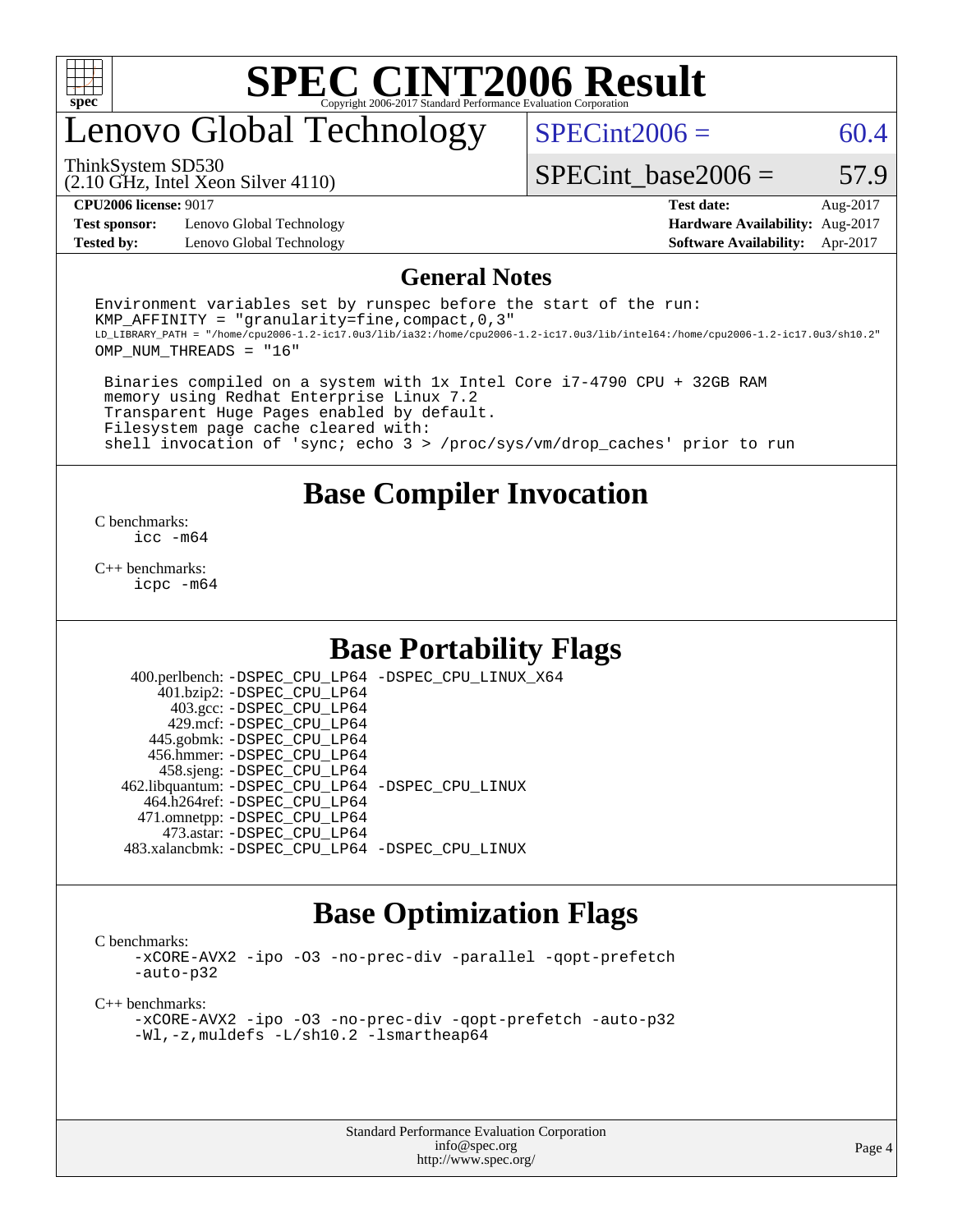

# enovo Global Technology

ThinkSystem SD530

(2.10 GHz, Intel Xeon Silver 4110)

 $SPECint2006 = 60.4$  $SPECint2006 = 60.4$ 

SPECint base2006 =  $57.9$ 

**[Test sponsor:](http://www.spec.org/auto/cpu2006/Docs/result-fields.html#Testsponsor)** Lenovo Global Technology **[Hardware Availability:](http://www.spec.org/auto/cpu2006/Docs/result-fields.html#HardwareAvailability)** Aug-2017 **[Tested by:](http://www.spec.org/auto/cpu2006/Docs/result-fields.html#Testedby)** Lenovo Global Technology **[Software Availability:](http://www.spec.org/auto/cpu2006/Docs/result-fields.html#SoftwareAvailability)** Apr-2017

**[CPU2006 license:](http://www.spec.org/auto/cpu2006/Docs/result-fields.html#CPU2006license)** 9017 **[Test date:](http://www.spec.org/auto/cpu2006/Docs/result-fields.html#Testdate)** Aug-2017

### **[Base Other Flags](http://www.spec.org/auto/cpu2006/Docs/result-fields.html#BaseOtherFlags)**

[C benchmarks](http://www.spec.org/auto/cpu2006/Docs/result-fields.html#Cbenchmarks):

403.gcc: [-Dalloca=\\_alloca](http://www.spec.org/cpu2006/results/res2017q4/cpu2006-20170918-49618.flags.html#b403.gcc_baseEXTRA_CFLAGS_Dalloca_be3056838c12de2578596ca5467af7f3)

### **[Peak Compiler Invocation](http://www.spec.org/auto/cpu2006/Docs/result-fields.html#PeakCompilerInvocation)**

[C benchmarks \(except as noted below\)](http://www.spec.org/auto/cpu2006/Docs/result-fields.html#Cbenchmarksexceptasnotedbelow):

[icc -m64](http://www.spec.org/cpu2006/results/res2017q4/cpu2006-20170918-49618.flags.html#user_CCpeak_intel_icc_64bit_bda6cc9af1fdbb0edc3795bac97ada53)

400.perlbench: [icc -m32 -L/opt/intel/compilers\\_and\\_libraries\\_2017/linux/lib/ia32](http://www.spec.org/cpu2006/results/res2017q4/cpu2006-20170918-49618.flags.html#user_peakCCLD400_perlbench_intel_icc_c29f3ff5a7ed067b11e4ec10a03f03ae)

445.gobmk: [icc -m32 -L/opt/intel/compilers\\_and\\_libraries\\_2017/linux/lib/ia32](http://www.spec.org/cpu2006/results/res2017q4/cpu2006-20170918-49618.flags.html#user_peakCCLD445_gobmk_intel_icc_c29f3ff5a7ed067b11e4ec10a03f03ae)

[C++ benchmarks \(except as noted below\):](http://www.spec.org/auto/cpu2006/Docs/result-fields.html#CXXbenchmarksexceptasnotedbelow)

[icc -m32 -L/opt/intel/compilers\\_and\\_libraries\\_2017/linux/lib/ia32](http://www.spec.org/cpu2006/results/res2017q4/cpu2006-20170918-49618.flags.html#user_CXXpeak_intel_icc_c29f3ff5a7ed067b11e4ec10a03f03ae)

473.astar: [icpc -m64](http://www.spec.org/cpu2006/results/res2017q4/cpu2006-20170918-49618.flags.html#user_peakCXXLD473_astar_intel_icpc_64bit_fc66a5337ce925472a5c54ad6a0de310)

#### **[Peak Portability Flags](http://www.spec.org/auto/cpu2006/Docs/result-fields.html#PeakPortabilityFlags)**

 400.perlbench: [-D\\_FILE\\_OFFSET\\_BITS=64](http://www.spec.org/cpu2006/results/res2017q4/cpu2006-20170918-49618.flags.html#user_peakPORTABILITY400_perlbench_file_offset_bits_64_438cf9856305ebd76870a2c6dc2689ab) [-DSPEC\\_CPU\\_LINUX\\_IA32](http://www.spec.org/cpu2006/results/res2017q4/cpu2006-20170918-49618.flags.html#b400.perlbench_peakCPORTABILITY_DSPEC_CPU_LINUX_IA32) 401.bzip2: [-DSPEC\\_CPU\\_LP64](http://www.spec.org/cpu2006/results/res2017q4/cpu2006-20170918-49618.flags.html#suite_peakPORTABILITY401_bzip2_DSPEC_CPU_LP64) 403.gcc: [-DSPEC\\_CPU\\_LP64](http://www.spec.org/cpu2006/results/res2017q4/cpu2006-20170918-49618.flags.html#suite_peakPORTABILITY403_gcc_DSPEC_CPU_LP64) 429.mcf: [-DSPEC\\_CPU\\_LP64](http://www.spec.org/cpu2006/results/res2017q4/cpu2006-20170918-49618.flags.html#suite_peakPORTABILITY429_mcf_DSPEC_CPU_LP64) 445.gobmk: [-D\\_FILE\\_OFFSET\\_BITS=64](http://www.spec.org/cpu2006/results/res2017q4/cpu2006-20170918-49618.flags.html#user_peakPORTABILITY445_gobmk_file_offset_bits_64_438cf9856305ebd76870a2c6dc2689ab) 456.hmmer: [-DSPEC\\_CPU\\_LP64](http://www.spec.org/cpu2006/results/res2017q4/cpu2006-20170918-49618.flags.html#suite_peakPORTABILITY456_hmmer_DSPEC_CPU_LP64) 458.sjeng: [-DSPEC\\_CPU\\_LP64](http://www.spec.org/cpu2006/results/res2017q4/cpu2006-20170918-49618.flags.html#suite_peakPORTABILITY458_sjeng_DSPEC_CPU_LP64) 462.libquantum: [-DSPEC\\_CPU\\_LP64](http://www.spec.org/cpu2006/results/res2017q4/cpu2006-20170918-49618.flags.html#suite_peakPORTABILITY462_libquantum_DSPEC_CPU_LP64) [-DSPEC\\_CPU\\_LINUX](http://www.spec.org/cpu2006/results/res2017q4/cpu2006-20170918-49618.flags.html#b462.libquantum_peakCPORTABILITY_DSPEC_CPU_LINUX) 464.h264ref: [-DSPEC\\_CPU\\_LP64](http://www.spec.org/cpu2006/results/res2017q4/cpu2006-20170918-49618.flags.html#suite_peakPORTABILITY464_h264ref_DSPEC_CPU_LP64) 471.omnetpp: [-D\\_FILE\\_OFFSET\\_BITS=64](http://www.spec.org/cpu2006/results/res2017q4/cpu2006-20170918-49618.flags.html#user_peakPORTABILITY471_omnetpp_file_offset_bits_64_438cf9856305ebd76870a2c6dc2689ab) 473.astar: [-DSPEC\\_CPU\\_LP64](http://www.spec.org/cpu2006/results/res2017q4/cpu2006-20170918-49618.flags.html#suite_peakPORTABILITY473_astar_DSPEC_CPU_LP64) 483.xalancbmk: [-D\\_FILE\\_OFFSET\\_BITS=64](http://www.spec.org/cpu2006/results/res2017q4/cpu2006-20170918-49618.flags.html#user_peakPORTABILITY483_xalancbmk_file_offset_bits_64_438cf9856305ebd76870a2c6dc2689ab) [-DSPEC\\_CPU\\_LINUX](http://www.spec.org/cpu2006/results/res2017q4/cpu2006-20170918-49618.flags.html#b483.xalancbmk_peakCXXPORTABILITY_DSPEC_CPU_LINUX)

#### **[Peak Optimization Flags](http://www.spec.org/auto/cpu2006/Docs/result-fields.html#PeakOptimizationFlags)**

[C benchmarks](http://www.spec.org/auto/cpu2006/Docs/result-fields.html#Cbenchmarks):

 400.perlbench: [-prof-gen](http://www.spec.org/cpu2006/results/res2017q4/cpu2006-20170918-49618.flags.html#user_peakPASS1_CFLAGSPASS1_LDCFLAGS400_perlbench_prof_gen_e43856698f6ca7b7e442dfd80e94a8fc)(pass 1) [-prof-use](http://www.spec.org/cpu2006/results/res2017q4/cpu2006-20170918-49618.flags.html#user_peakPASS2_CFLAGSPASS2_LDCFLAGS400_perlbench_prof_use_bccf7792157ff70d64e32fe3e1250b55)(pass 2) [-xCORE-AVX2](http://www.spec.org/cpu2006/results/res2017q4/cpu2006-20170918-49618.flags.html#user_peakPASS2_CFLAGSPASS2_LDCFLAGS400_perlbench_f-xCORE-AVX2)(pass 2) [-par-num-threads=1](http://www.spec.org/cpu2006/results/res2017q4/cpu2006-20170918-49618.flags.html#user_peakPASS1_CFLAGSPASS1_LDCFLAGS400_perlbench_par_num_threads_786a6ff141b4e9e90432e998842df6c2)(pass 1) [-ipo](http://www.spec.org/cpu2006/results/res2017q4/cpu2006-20170918-49618.flags.html#user_peakPASS2_CFLAGSPASS2_LDCFLAGS400_perlbench_f-ipo)(pass 2) [-O3](http://www.spec.org/cpu2006/results/res2017q4/cpu2006-20170918-49618.flags.html#user_peakPASS2_CFLAGSPASS2_LDCFLAGS400_perlbench_f-O3)(pass 2) [-no-prec-div](http://www.spec.org/cpu2006/results/res2017q4/cpu2006-20170918-49618.flags.html#user_peakPASS2_CFLAGSPASS2_LDCFLAGS400_perlbench_f-no-prec-div)(pass 2) [-qopt-prefetch](http://www.spec.org/cpu2006/results/res2017q4/cpu2006-20170918-49618.flags.html#user_peakCOPTIMIZE400_perlbench_f-qopt-prefetch)

 401.bzip2: [-prof-gen](http://www.spec.org/cpu2006/results/res2017q4/cpu2006-20170918-49618.flags.html#user_peakPASS1_CFLAGSPASS1_LDCFLAGS401_bzip2_prof_gen_e43856698f6ca7b7e442dfd80e94a8fc)(pass 1) [-prof-use](http://www.spec.org/cpu2006/results/res2017q4/cpu2006-20170918-49618.flags.html#user_peakPASS2_CFLAGSPASS2_LDCFLAGS401_bzip2_prof_use_bccf7792157ff70d64e32fe3e1250b55)(pass 2) [-xCORE-AVX2](http://www.spec.org/cpu2006/results/res2017q4/cpu2006-20170918-49618.flags.html#user_peakPASS2_CFLAGSPASS2_LDCFLAGS401_bzip2_f-xCORE-AVX2)(pass 2)  $-par-num-threads=1(pass 1) -ipo(pass 2) -O3(pass 2)$  $-par-num-threads=1(pass 1) -ipo(pass 2) -O3(pass 2)$  $-par-num-threads=1(pass 1) -ipo(pass 2) -O3(pass 2)$  $-par-num-threads=1(pass 1) -ipo(pass 2) -O3(pass 2)$  $-par-num-threads=1(pass 1) -ipo(pass 2) -O3(pass 2)$  $-par-num-threads=1(pass 1) -ipo(pass 2) -O3(pass 2)$ [-no-prec-div](http://www.spec.org/cpu2006/results/res2017q4/cpu2006-20170918-49618.flags.html#user_peakCOPTIMIZEPASS2_CFLAGSPASS2_LDCFLAGS401_bzip2_f-no-prec-div) [-auto-ilp32](http://www.spec.org/cpu2006/results/res2017q4/cpu2006-20170918-49618.flags.html#user_peakCOPTIMIZE401_bzip2_f-auto-ilp32) [-qopt-prefetch](http://www.spec.org/cpu2006/results/res2017q4/cpu2006-20170918-49618.flags.html#user_peakCOPTIMIZE401_bzip2_f-qopt-prefetch)

Continued on next page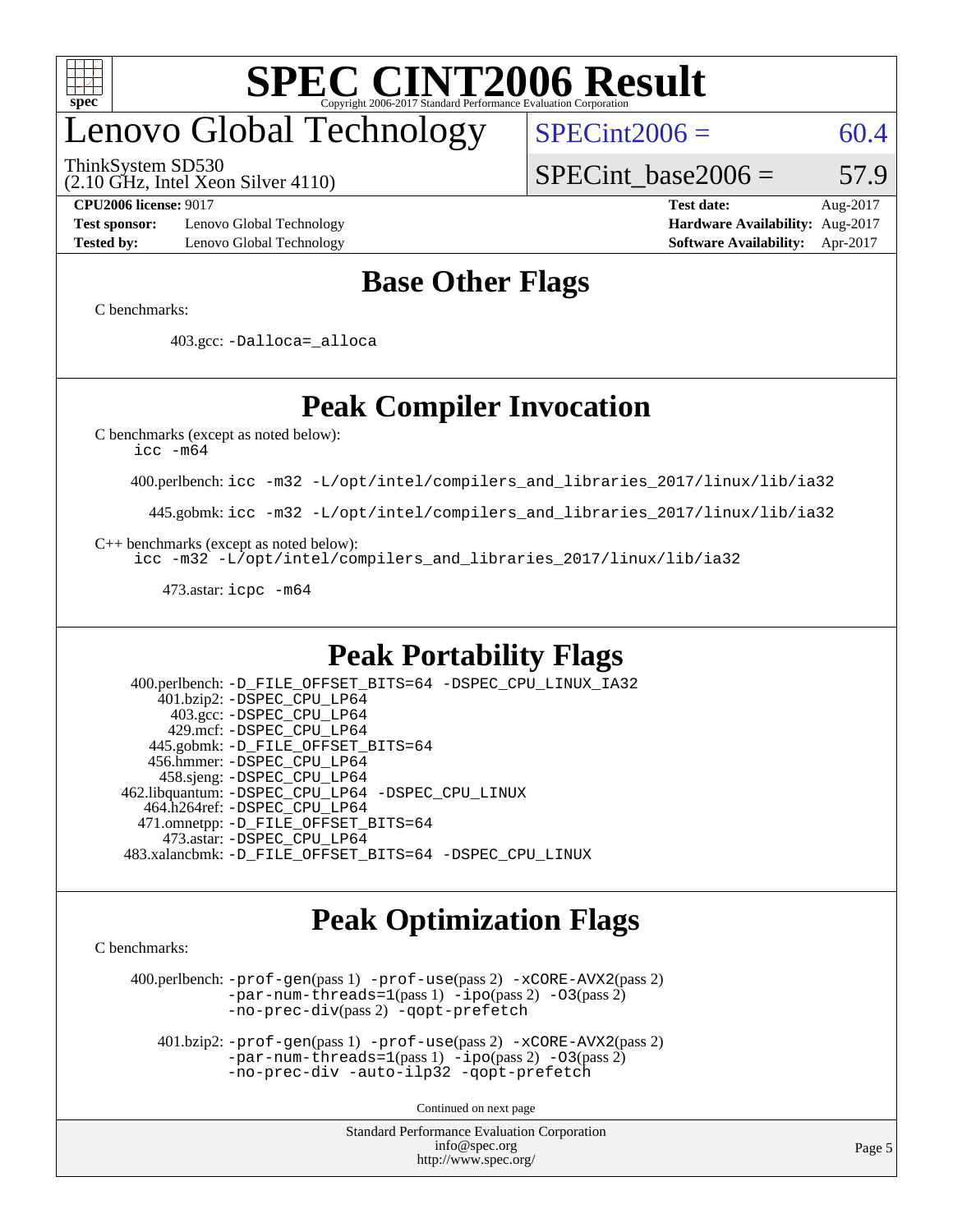

# enovo Global Technology

ThinkSystem SD530

 $SPECint2006 = 60.4$  $SPECint2006 = 60.4$ 

(2.10 GHz, Intel Xeon Silver 4110)

SPECint base2006 =  $57.9$ 

**[Test sponsor:](http://www.spec.org/auto/cpu2006/Docs/result-fields.html#Testsponsor)** Lenovo Global Technology **[Hardware Availability:](http://www.spec.org/auto/cpu2006/Docs/result-fields.html#HardwareAvailability)** Aug-2017 **[Tested by:](http://www.spec.org/auto/cpu2006/Docs/result-fields.html#Testedby)** Lenovo Global Technology **[Software Availability:](http://www.spec.org/auto/cpu2006/Docs/result-fields.html#SoftwareAvailability)** Apr-2017

**[CPU2006 license:](http://www.spec.org/auto/cpu2006/Docs/result-fields.html#CPU2006license)** 9017 **[Test date:](http://www.spec.org/auto/cpu2006/Docs/result-fields.html#Testdate)** Aug-2017

### **[Peak Optimization Flags \(Continued\)](http://www.spec.org/auto/cpu2006/Docs/result-fields.html#PeakOptimizationFlags)**

|                                        | $403.\text{sec}: -x \text{CORE-AVX2}$ -ipo -03 -no-prec-div -inline-calloc<br>-gopt-malloc-options=3 -auto-ilp32                                                                                                              |
|----------------------------------------|-------------------------------------------------------------------------------------------------------------------------------------------------------------------------------------------------------------------------------|
|                                        | 429.mcf: -xCORE-AVX2 -ipo -03 -no-prec-div -parallel<br>-gopt-prefetch -auto-p32                                                                                                                                              |
|                                        | 445.gobmk: -prof-gen(pass 1) -prof-use(pass 2) -xCORE-AVX2(pass 2)<br>$-par-num-threads=1(pass 1) -ipo(pass 2) -03(pass 2)$<br>$-no-prec-div(pass 2)$                                                                         |
| $456.$ hmmer: basepeak = yes           |                                                                                                                                                                                                                               |
|                                        | 458.sjeng: -prof-gen(pass 1) -prof-use(pass 2) -xCORE-AVX2(pass 2)<br>$-par-num-threads=1(pass 1) -ipo(pass 2) -03(pass 2)$<br>-no-prec-div(pass 2) -unroll4                                                                  |
| $462$ .libquantum: basepeak = yes      |                                                                                                                                                                                                                               |
| $464.h264 \text{ref}$ : basepeak = yes |                                                                                                                                                                                                                               |
| $C_{++}$ benchmarks:                   |                                                                                                                                                                                                                               |
|                                        | 471.omnetpp: -prof-gen(pass 1) -prof-use(pass 2) -xCORE-AVX2(pass 2)<br>$-par-num-threads=1(pass 1) -ipo(pass 2) -03(pass 2)$<br>-no-prec-div(pass 2) -qopt-ra-region-strategy=block<br>-Wl,-z, muldefs -L/sh10.2 -lsmartheap |
|                                        | 473.astar: -xCORE-AVX2 -ipo -03 -no-prec-div -qopt-prefetch<br>$-$ auto-p32 -Wl,-z, muldefs -L/sh10.2 -lsmartheap64                                                                                                           |
|                                        | 483.xalancbmk: -xCORE-AVX2 -ipo -03 -no-prec-div -qopt-prefetch<br>$-Wl$ , $-z$ , muldefs $-L/\nabla L$ , 2 $-l$ smartheap                                                                                                    |

#### **[Peak Other Flags](http://www.spec.org/auto/cpu2006/Docs/result-fields.html#PeakOtherFlags)**

[C benchmarks](http://www.spec.org/auto/cpu2006/Docs/result-fields.html#Cbenchmarks):

403.gcc: [-Dalloca=\\_alloca](http://www.spec.org/cpu2006/results/res2017q4/cpu2006-20170918-49618.flags.html#b403.gcc_peakEXTRA_CFLAGS_Dalloca_be3056838c12de2578596ca5467af7f3)

The flags files that were used to format this result can be browsed at <http://www.spec.org/cpu2006/flags/Intel-ic17.0-official-linux64-revF.html> <http://www.spec.org/cpu2006/flags/Lenovo-Platform-Flags-V1.2-SKL-C.20171004.html>

You can also download the XML flags sources by saving the following links:

<http://www.spec.org/cpu2006/flags/Intel-ic17.0-official-linux64-revF.xml> <http://www.spec.org/cpu2006/flags/Lenovo-Platform-Flags-V1.2-SKL-C.20171004.xml>